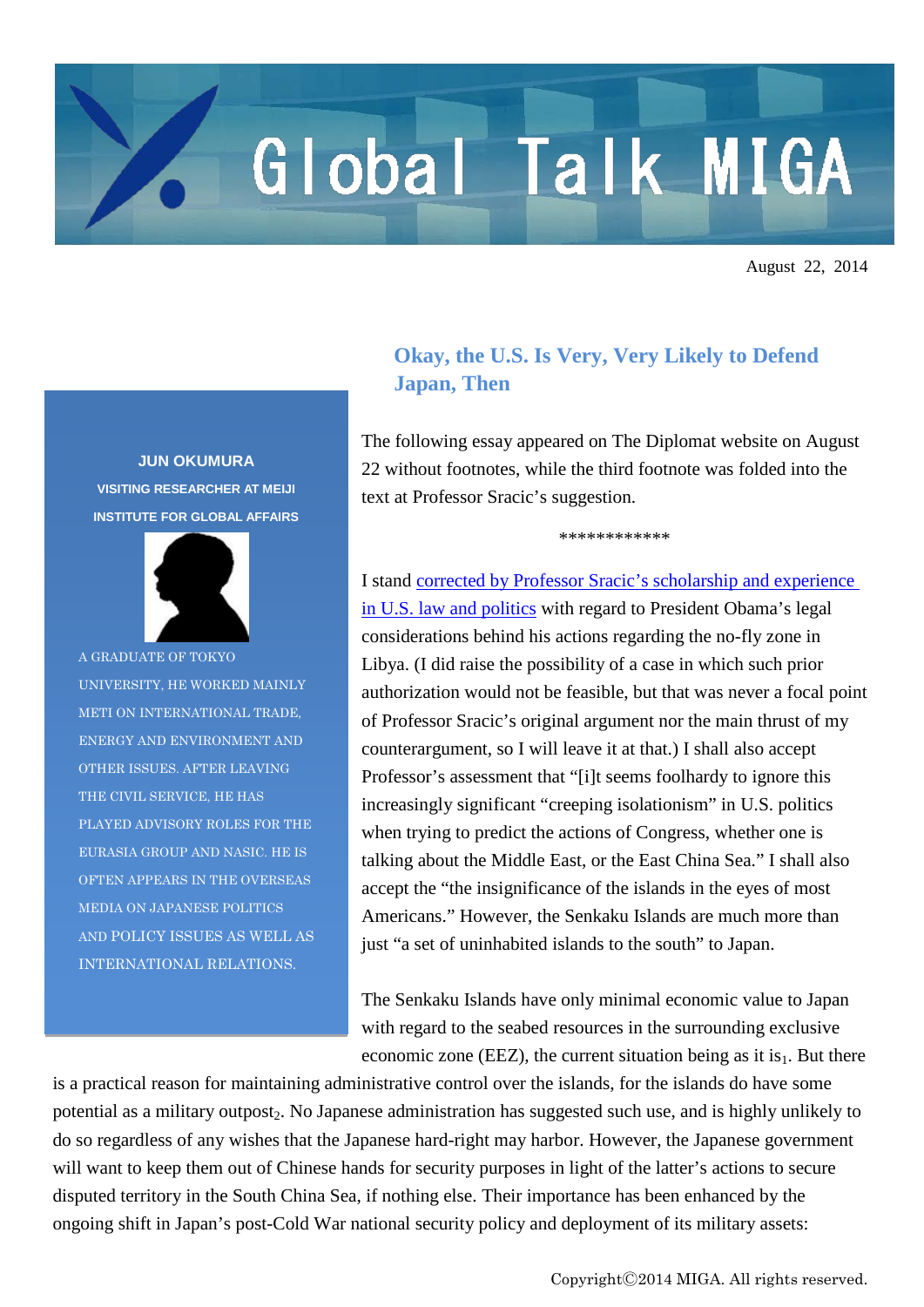specifically, less emphasis on the USSR (and later Russia) and more on North Korea and China and the safety of its sea lanes—a trend-line that was already in place when Shinzo Abe first assumed office as prime minister in 2006.

Also important from a political perspective is the symbolic value that they have acquired. This is largely a reflection of China's assertion of its own territorial claim since it declared it in the late 1960s, an assertion whose aggressiveness has escalated dramatically in recent years. This has raised the profile of the islands and the conflict surrounding them—contrary to conventional wisdom, the Japanese government has never said that there is no dispute over the islands $_3$ —among the political class and, to a lesser extent, in the eyes of the Japanese public. And if there is anything that unites parties across the political spectrum, including the Japanese Communist Party, it is the belief that those islands belong to Japan.

Given their growing significance as a national security asset and political symbol, it is unthinkable, at least to me, that any Japanese administration could concede control of the islands without putting up a fight while leaving decades of consistently evolving defense policy in tatters and still hope to survive politically. Instead, it will certainly attempt to repel any effort to seize administrative control over the islands.

Finally, I would like to counter Professor Sracic's question "Will Japan want to risk losing the protection that the Mutual Defense Treaty offers to Tokyo because the Congress refused to extend it to a set of uninhabited islands to the south?" with my own: "Will Japan trust the protection that the Mutual Defense Treaty offers to Tokyo if the Congress refuses to extend it to a set of uninhabited islands to the south whatever its relationship with the White House may be?" More specifically, can Japan trust that the United States will assume the risk that extending its nuclear umbrella entails if the latter is not even willing to risk its military assets thousands of kilometers away in a conflict using conventional weapons (presumably)? And will the U.S. Congress test the resolve of the Japanese government at the risk of its military assets on Japanese territory by denying the president authority to provide direct military support to the latter's efforts at self-defense? Of course sovereign states have violated treaties when it finds it advantageous to do so. However, such action will generally be heralded by a much broader discord between the parties concerned. I do not see that happening any time soon between the United States. Still, Professor Sracic's voice is enough to sow the insidious seeds of doubt in my mind. So let me downgrade my assessment of the likelihood of U.S. inaction to: Very, very unlikely.

Finally, note that Professor Sracic and I are not that far apart, as he himself has mentioned. He is mindful of the consequences of a potential breach, while I am aware of the Japanese need to stay on the good side of the U.S. Congress<sub>4</sub>. Hopefully, the issue will remain unsettled forever.

- 1. They will have significant potential value for China if it ever seizes them, because it will then surely attempt to exploit the EEZ seabed. The fisheries resources there are currently exploited by both parties.
- 2. There is no room for a conventional air strip (unless one is willing to build a floating airport at astronomical cost), but building and maintaining a sea port and a heliport should be feasible, once the goats are cleared out.